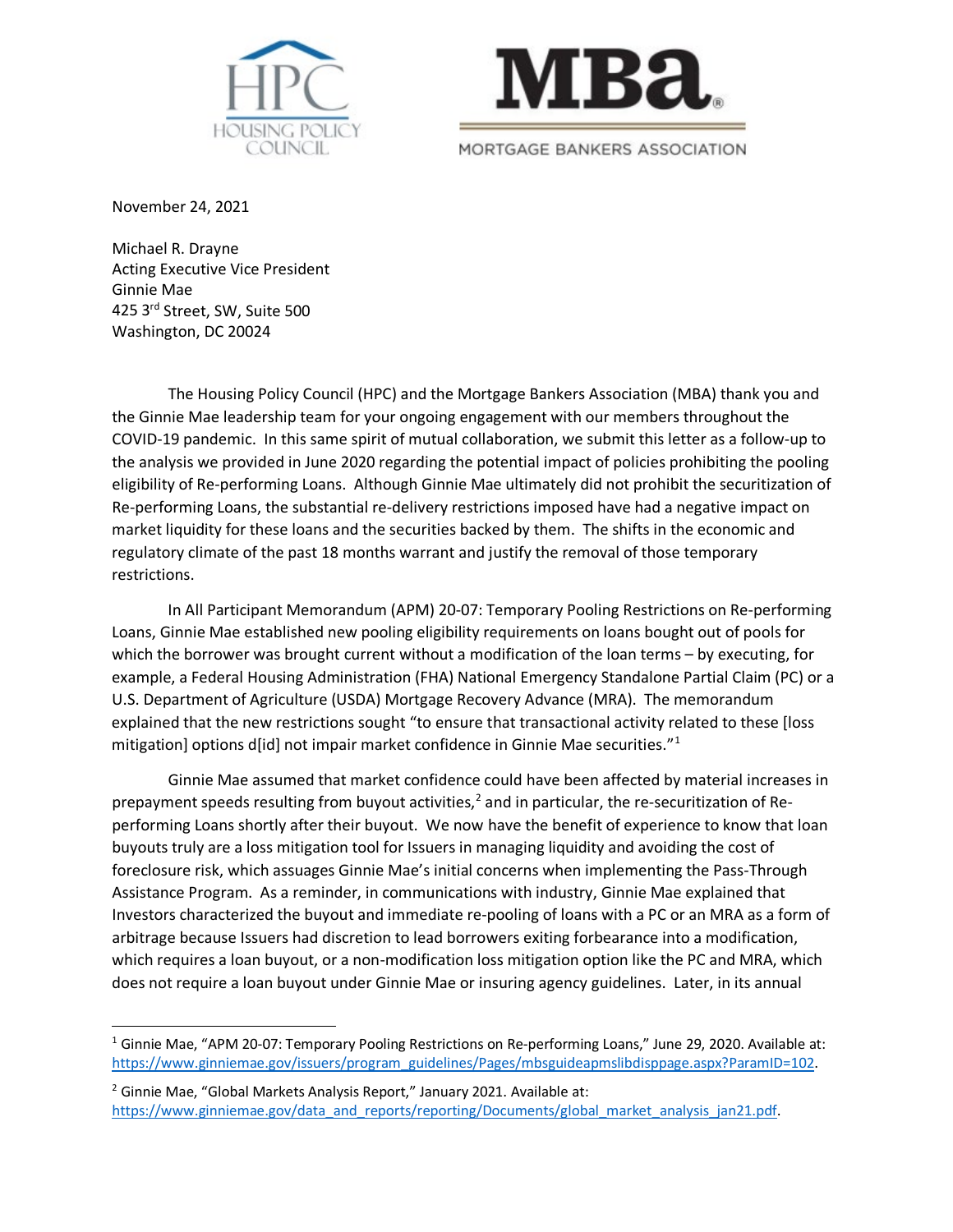report to Congress, Ginnie Mae re-asserted that the intent of APM 20-07 was to limit "loan buyouts that are not driven by borrower needs or the requirements of the insuring agencies."<sup>3</sup>

## **Pooling Restrictions Reduce Liquidity and Demonstrate Limited Utility**

HPC and MBA members opposed prohibitions on the pooling of Re-performing Loans and proposed policy alternatives in June 2020, while also acknowledging Ginnie Mae's need to respond to Investor concerns. Our analysis contemplated restricting certain Re-performing Loans to custom pools and even the imposition of seasoning requirements, but the restrictions announced in APM 20-07 are more extensive than we believe necessary.<sup>[4](#page-1-1)</sup> APM 20-07 narrowed the pooling eligibility of Reperforming Loans to those loans for which the borrower has remained current for the 6 months immediately preceding the month of issuance and for which 210 days separate the issuance date of the mortgage-backed security (MBS) from the last date the loan was delinquent. These seasoning requirements increase Issuer operational costs and constrain Issuer liquidity without effectively achieving Ginnie Mae's original policy intent.

Our previous analysis detailed that sweeping pooling restrictions likely would have an adverse and material impact on the economics of Ginnie Mae servicing but would not moderate pool prepayment rates beyond levels that already would have been anticipated by MBS investors. Our reasoning was based on the expected effect on prepayment rates associated with interest-rate-driven refinance activity and the fact that many Issuers – particularly institutions with the capacity to hold loans in their portfolios – likely would continue to buy out loans even if re-delivery were restricted. These market realities are augmented by the fact that, when making the decision regarding a potential loan buyout, Issuers do not know which borrowers will have the ability to resume un-modified contractual payments upon the end of forbearance and which borrowers will require modifications. Market experience over the past 16 months has validated this reasoning. Voluntary prepayment rates in 2020 were led by a historically low interest rate environment and strong loan repurchase activity among certain Issuers.

Since the implementation of the APM, we can observe that the change in the rules governing Investor remittances for Ginnie Mae MBS has generated for Investors an above-market yield for extended durations at the expense of Issuers. In cases for which the APM 20-07 policy influenced Issuers to keep loans pooled past the initial 90-day delinquency, the policy conveyed a benefit that Investors did not have when they purchased the security. By contrast, the policy took away an established right that Issuers enjoyed when they initially executed the Ginnie Mae Guaranty Agreement.

## **Biden Administration Loss Mitigation Policy Eliminates Justification for Restrictions**

The rationale for the negative impacts associated with the pooling eligibility restrictions imposed in APM 20-07 was largely eliminated by the revised loss mitigation programs put in place by the

<span id="page-1-0"></span><sup>&</sup>lt;sup>3</sup> Ginnie Mae, "2020 Annual Report," January 15, 2021. Available at: [https://www.ginniemae.gov/about\\_us/what\\_we\\_do/Annual\\_Reports/annual\\_report20.pdf.](https://www.ginniemae.gov/about_us/what_we_do/Annual_Reports/annual_report20.pdf)

<span id="page-1-1"></span><sup>4</sup> HPC and MBA proposed limiting PC and MRA loans to custom pools and imposing additional three-month seasoning requirements *only if* the custom pool restriction proved insufficient.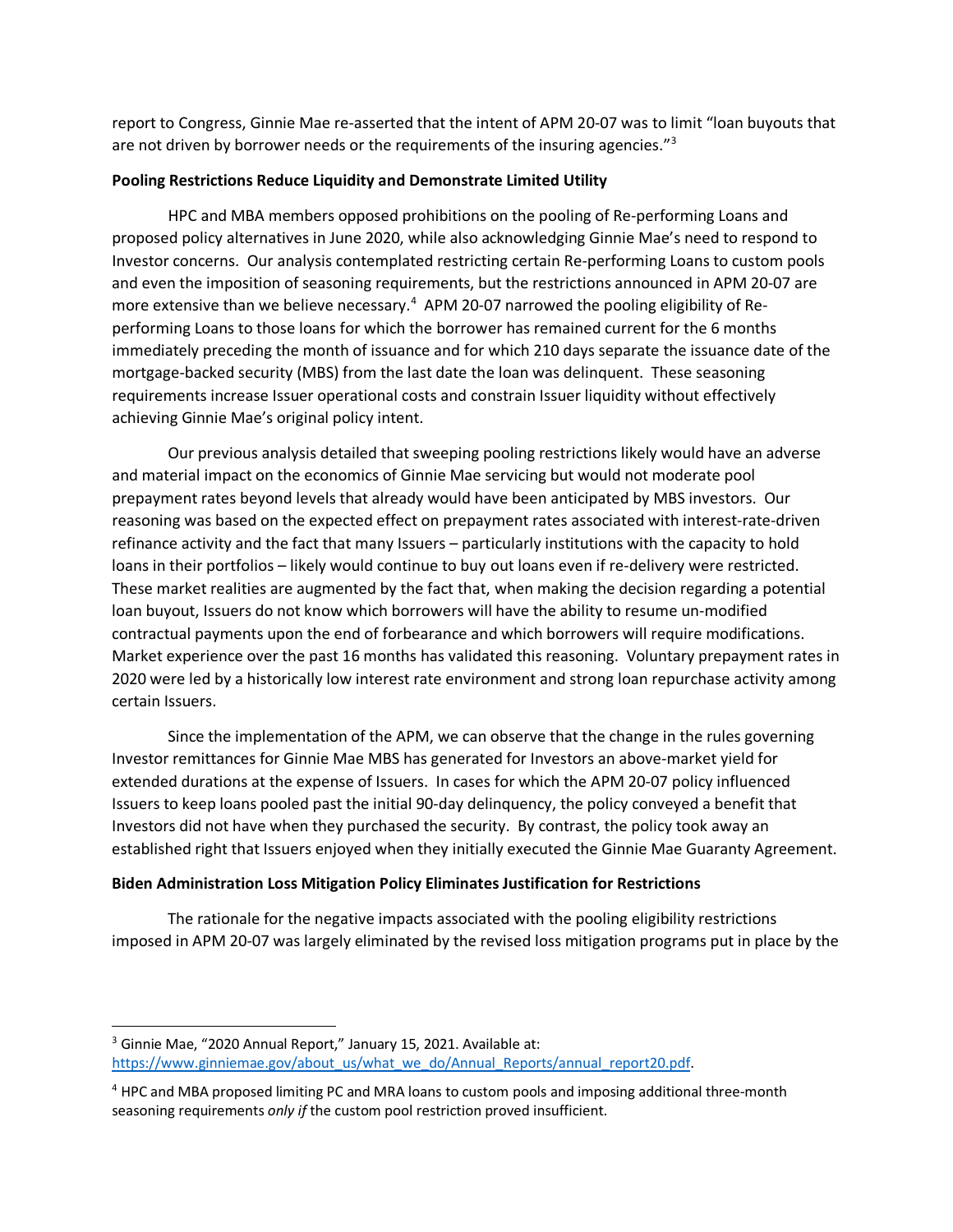insuring agencies under the direction of the Biden Administration.<sup>5</sup> In July 2021, FHA, the U.S. Department of Veterans Affairs (VA), and USDA announced a new set of loss mitigation options for borrowers experiencing a COVID-19-related hardship. These new loss mitigation guidelines generally mandate that servicers provide affected borrowers with the loss mitigation alternative that achieves a principal and interest (P&I) payment reduction specified by each agency. By adopting a payment reduction target as the mechanism for identifying the loss mitigation option suitable for each borrower exiting forbearance, the insuring agencies have, for all practical purposes, eliminated the concern that an Issuer has latitude to induce borrowers into a loan modification or a non-modification alternative, like a standalone PC or MRA.

If Investor concerns were based on the perception that Issuers had discretion to select a loss mitigation option that enabled a buyout and re-securitization opportunity, any such concern is inapplicable today because Issuers generally *do not have discretion* to influence the loss mitigation option extended to borrowers. The current pooling restrictions, therefore, no longer are necessary or warranted; in fact, these restrictions penalize servicers for executing the Administration's loss mitigation policies and reduce the liquidity of government-backed loans.

## **The Current Pooling Policy Exacerbates the Liquidity Issues Associated with Ginnie Mae Re-performing Loans**

Re-performing Loans that were made current via a standalone PC or a standalone MRA can be securitized only into C RG Pools, which are not To-Be-Announced (TBA)-eligible and have a minimum pool size of \$1,000,000. Because of the extended forbearance periods that have been authorized since Ginnie Mae announced the C RG Pool and the structure of the new loss mitigation waterfalls focusing on a minimum targeted payment reduction, we forecast that the total number of standalone PCs or MRAs will decline sharply over the next few months. The borrowers exiting forbearance during this period are likely to represent the population that has been in forbearance and economically impaired for the longest amount of time, and hence, it is less likely that the payment reduction needed for this borrower segment can be achieved without modifying the terms of the loan. The decreasing number of standalone PCs or MRAs creates additional liquidity concerns for Issuers into the future as the number of loans eligible for inclusion into C RG pools diminishes over time.

## **HPC and MBA Recommend Eliminating the Pooling Restrictions Currently in Effect**

In consideration of the ongoing harm associated with the current pooling restrictions on Reperforming Loans, we urge Ginnie Mae to permit Re-performing Loans to be commingled into TBAeligible multi-Issuer securities no later than March 2022. By enabling Re-performing Loans to be delivered into TBA-eligible securities, Ginnie Mae would eliminate the current restrictions on "organic" Re-performing Loans—loans that cured without undergoing a modification, PC, or MRA—which Ginnie Mae did not intend to restrict, but restricted by necessity, nonetheless. For all performing Loans, Ginnie Mae identified the APM 20-07 restrictions as a "temporary" response to the COVID-19 loss mitigation options initially published by the insuring agencies. We note, however, that Ginnie Mae ceased

<span id="page-2-0"></span><sup>5</sup> White House, "Fact Sheet: Biden Administration Announces Additional Actions to Prevent Foreclosures," July 23, 2021. Available at: [https://www.whitehouse.gov/briefing-room/statements-releases/2021/07/23/fact-sheet](https://www.whitehouse.gov/briefing-room/statements-releases/2021/07/23/fact-sheet-biden-administration-announces-additional-actions-to-prevent-foreclosures/)[biden-administration-announces-additional-actions-to-prevent-foreclosures/.](https://www.whitehouse.gov/briefing-room/statements-releases/2021/07/23/fact-sheet-biden-administration-announces-additional-actions-to-prevent-foreclosures/)